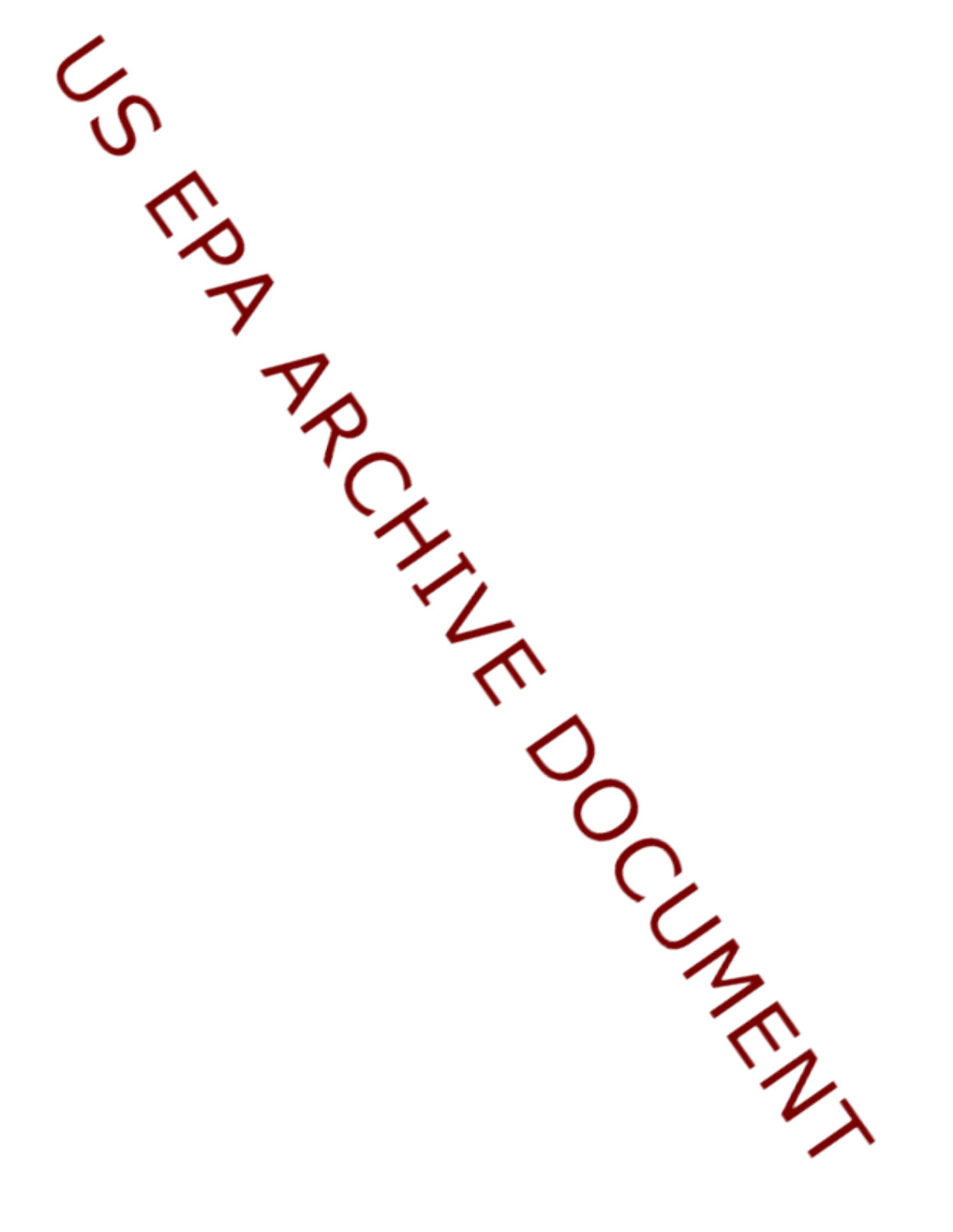United States Environmental Protection Agency

Office of Water (4606)

EPA 816-F-99-005 June 1999 www.epa.gov/safewater

# $EPA$ **Guidance for People with Severely Weakened Immune Systems**

(co-released with the Centers for Disease Control and Prevention, 1995)

### **INTRODUCTION**

*Cryptosporidium* is a parasite commonly found in lakes and rivers, especially when the water is contaminated with sewage and animal wastes. *Cryptosporidium* is very resistant to disinfection, and even a well-operated water treatment system cannot ensure that drinking water will be completely free of this parasite. Current EPA drinking water standards were not explicitly designed to assure the removal or killing of *Cryptosporidium*. Many large water systems already voluntarily take actions for greater control of *Cryptosporidium* and other microbial contaminants. By 2001, the water systems serving the majority of the United States population (those relying on a surface water source, such as a river, and serving more than 10,000 people) must meet a new EPA standard that strengthens control over microbial contaminants, including *Cryptosporidium*. EPA continues to conduct research on microbial contaminants which will be used for determining priorities for the drinking water program, including setting future standards and reevaluating existing standards.

*Cryptosporidium* has caused several large waterborne disease outbreaks of gastrointestinal illness, with symptoms that include diarrhea, nausea, and/or stomach cramps. People with severely weakened immune systems (that is, severely immunocompromised) are likely to have more severe and more persistent symptoms than healthy individuals. Moreover, *Cryptosporidium* has been a contributing cause of death in some immunocompromised people. Individuals who are severely immunocompromised may include those who are infected with HIV/AIDS, cancer and transplant patients taking immunosuppressive drugs, and people born with a weakened immune system.

#### **BACKGROUND**

Data are not adequate to determine how most people become infected. For example, we do not know the importance of drinking water compared to other possible sources of *Cryptosporidium*, such as exposure to the feces of infected persons or animals, sex involving contact with feces, eating contaminated food, or accidentally swallowing contaminated recreational water.

Thus, in the absence of an outbreak, there are insufficient data to determine whether a severely immunocompromised individual is at a noticeably greater risk than the general public from waterborne Cryptosporidiosis. Even a low level of *Cryptosporidium* in water, however, may be of concern for the severely immunocompromised, because the illness can be life-threatening. The risk of a severely immunocompromised individual acquiring Cryptosporidiosis from drinking water in the absence of an outbreak is likely to vary from city to city, depending on the quality of the city's water source and the quality of water treatment. Current risk data are not adequate to support a recommendation that severely immunocompromised persons in all U.S. cities boil or avoid drinking tap water.

In the absence of a recognized outbreak, this guidance has been developed for severely immunocompromised people who may wish to take extra precautions to minimize their risk of infection from waterborne *Cryptosporidiosis*. To be effective, the guidance must be followed consistently for all water used for drinking or for mixing beverages. During outbreaks of waterborne *Cryptosporidiosis*, studies have found that people who used precautions only part of the time were just as likely to become ill as people who did not use them at all.